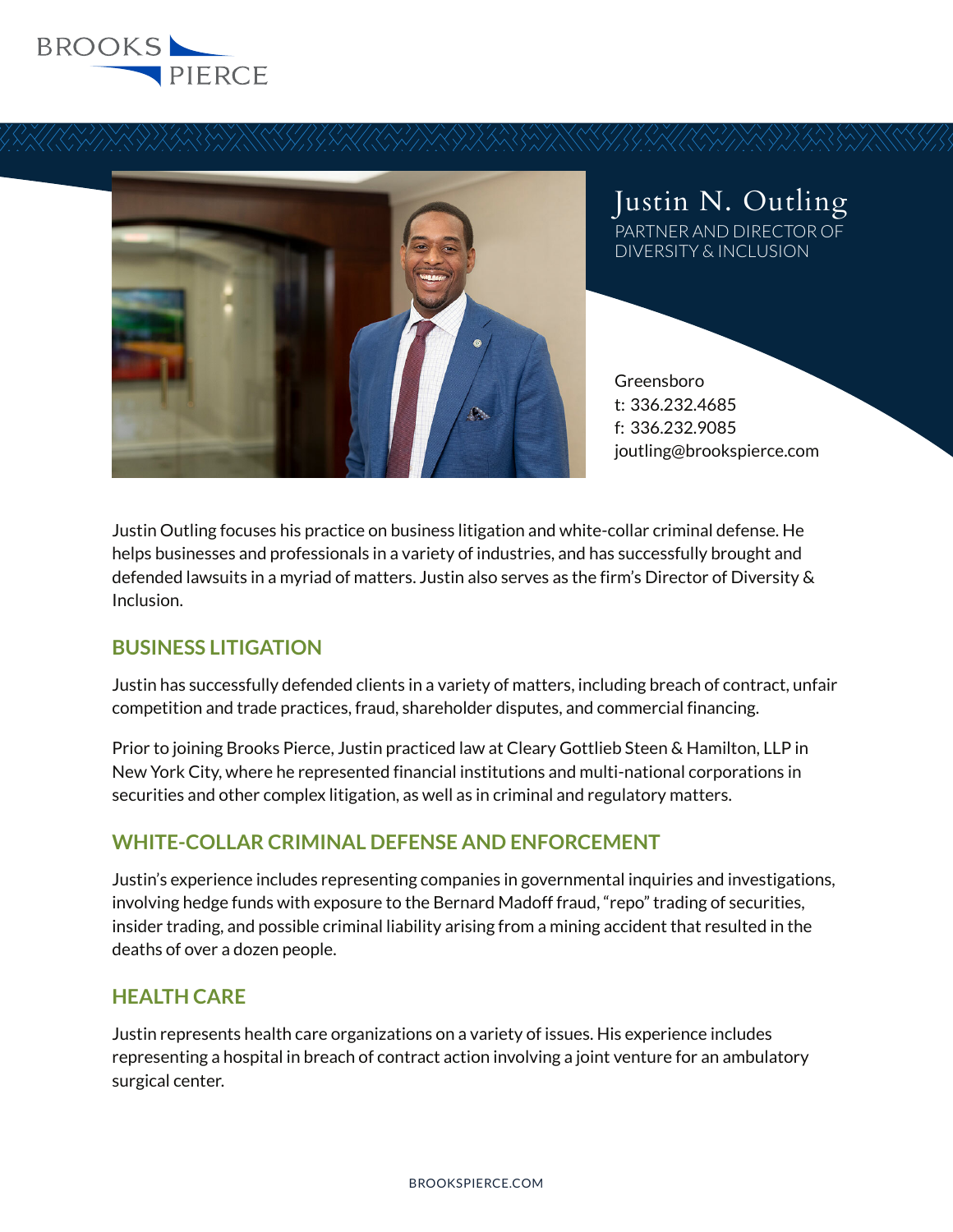

# **DIRECTOR OF DIVERSITY AND INCLUSION**

Continuing his work with the firm's established Diversity & Inclusion Committee, Justin is responsible for originating, leading and supervising all of Brooks Pierce's diversity and inclusion efforts.

## **SERVICES**

Complex Business Litigation Financial Services and Banking Health Care Insurance & Professional Services Litigation White Collar Defense & Investigations Education

## **CREDENTIALS**

## **Clerkships**

Law clerk to Judge William L. Osteen, Jr., U.S. District Court for the Middle District of North Carolina, 2008-2009

## **Honors & Recognitions**

Selected for *Benchmark Litigation*'s "40 & Under Hot List" (2020-2021)

University of North Carolina at Greensboro (UNCG) Alumni Award for Professional Achievement (2019)

North Carolina Bar Association (NCBA) Citizen Lawyer Award (2019)

Selected for *Black Business Ink Magazine*'s "40 Under 40 Most Influential African Americans in the Piedmont" (2019)

Selected by his peers for inclusion in *Business North Carolina's* "Legal Elite" in Litigation (2021) and in the Young Guns category (2018)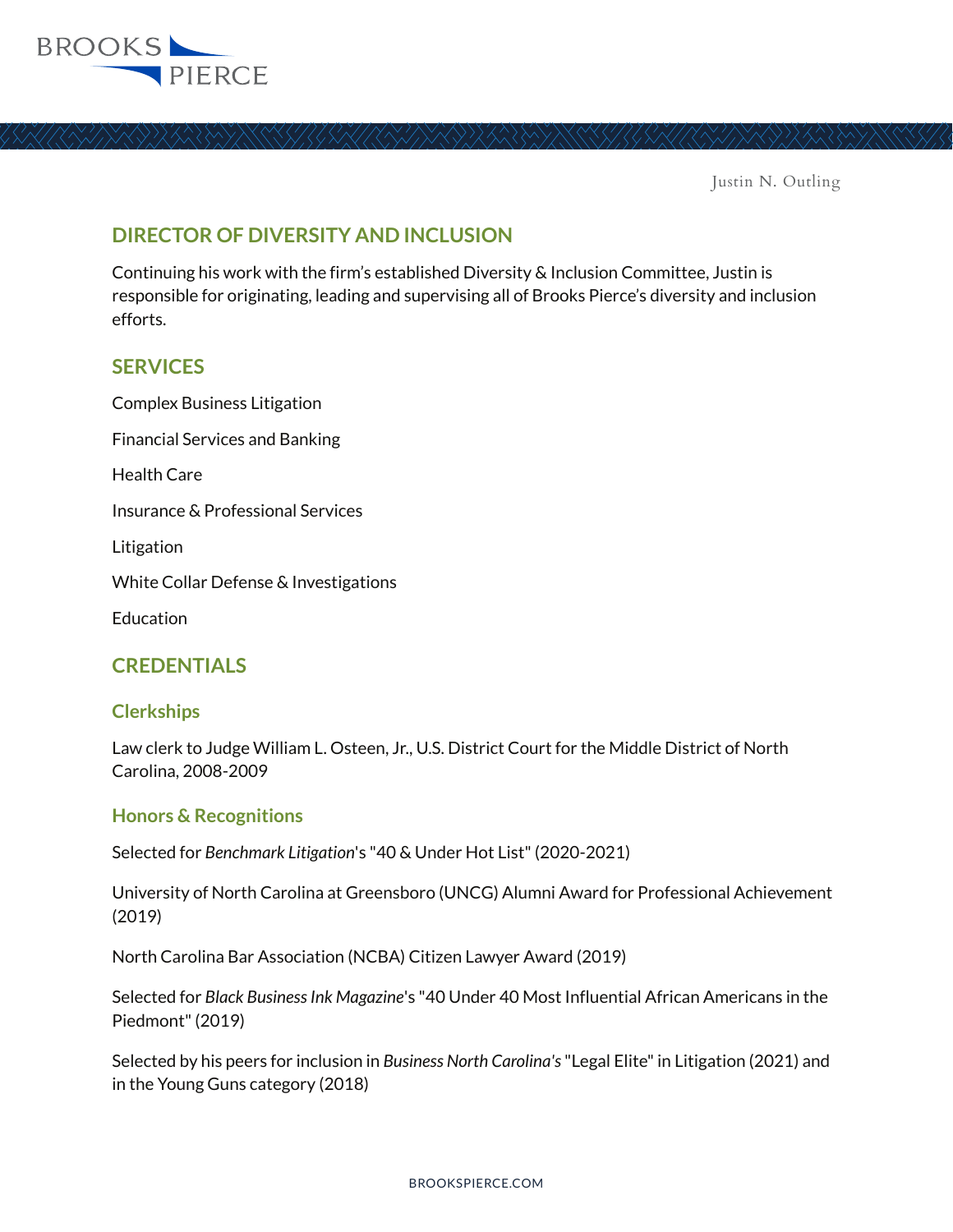

Listed on *Greensboro News & Record's* Top 20 People of Influence in Greensboro (2017)

*Triad Business Journal*, "40 Under 40" Award (2016)

Guilford County Association of Black Lawyers, Outstanding Young Lawyer Award (2016)

Pro Bono Publico Award, Legal Aid Society of New York (for outstanding representation of domestic workers in human trafficking civil suit for unpaid wages)

#### **Education**

**Duke University School of Law,** J.D., 2008; Editor, *Journal of Gender Law & Policy*

**University of North Carolina at Greensboro,** B.A., 2005, *cum laude*; Attorney General, Student Excellence Award; Outstanding Political Science Student Award, 2005

#### **Admissions**

New York

North Carolina

U.S. Court of Appeals for the 4th Circuit

U.S. District Court for the Western, Middle, and Eastern Districts of North Carolina

## **PROFESSIONAL & CIVIC**

Board of Directors, Carolina State Bank (2019-present)

Co-Chair (2018-present), Member (2013-present), Board of Visitors, University of North Carolina at Greensboro

Board of Directors, Elsewhere (living art museum) (2016-2018)

Board of Directors, Hospice Foundation of Greater Greensboro (2016-2019)

Board of Directors, Greensboro Downtown Parks, Inc. (2016-present)

Greensboro City Council, District Three (2015-present)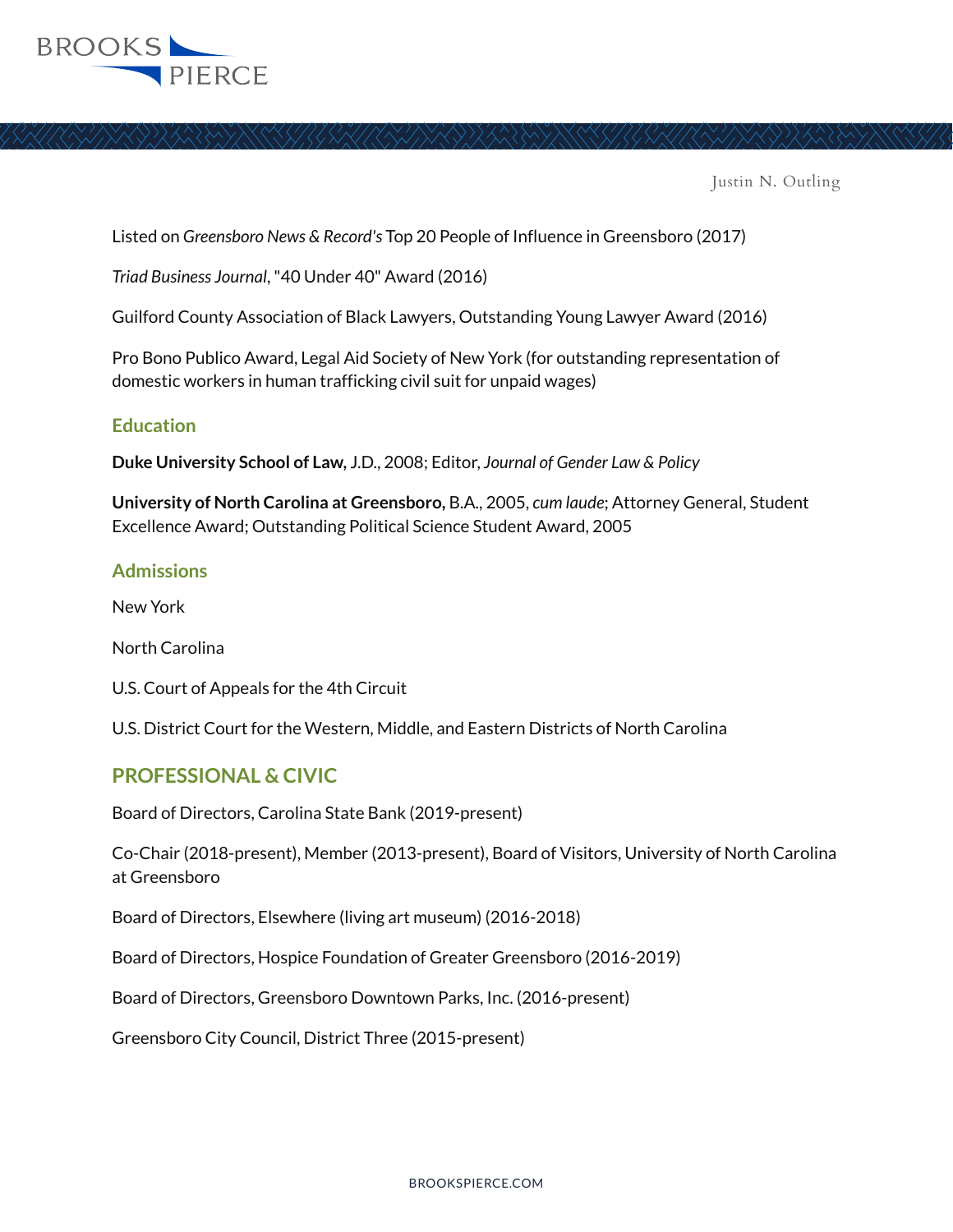

Board of Trustees, Triad Stage (2015-2018)

Piedmont Triad Water Authority (2015-2016)

Member, Greensboro Fun Fourth Festival Advisory Board (2015-2016)

Council Member, Antitrust & Complex Business Disputes Law Section, North Carolina Bar Association (2014-2015)

Chairman, Minimum Housing Standards Commission, City of Greensboro (2014-2015)

Council Member, Action Greensboro synerG (Co-chair, Professional & Leadership Development Committee) (2014-2015)

Member, Steering Committee, Community Foundation of Greater Greensboro, Future Fund (2014-2015)

Board of Directors, UNCG Alumni Association (2013-2015) (Chairman of Legislative Advocacy Committee, 2014-2015)

Member, Greensboro Bar Association (2013-present)

Member, Chief Justice Joseph Branch Inn of Court (2013-2016)

## **ABOUT ME**

My favorite virtue: Integrity

My occupation if I weren't a lawyer: Sociologist

My favorite prose author: Isabel Wilkerson

My favorite activity away from work: Enjoying downtown Greensboro with my wife and two kiddos

My heroes in real life: My mother and my colleague, Henry Frye, both of whom embody the motto of "service above self"